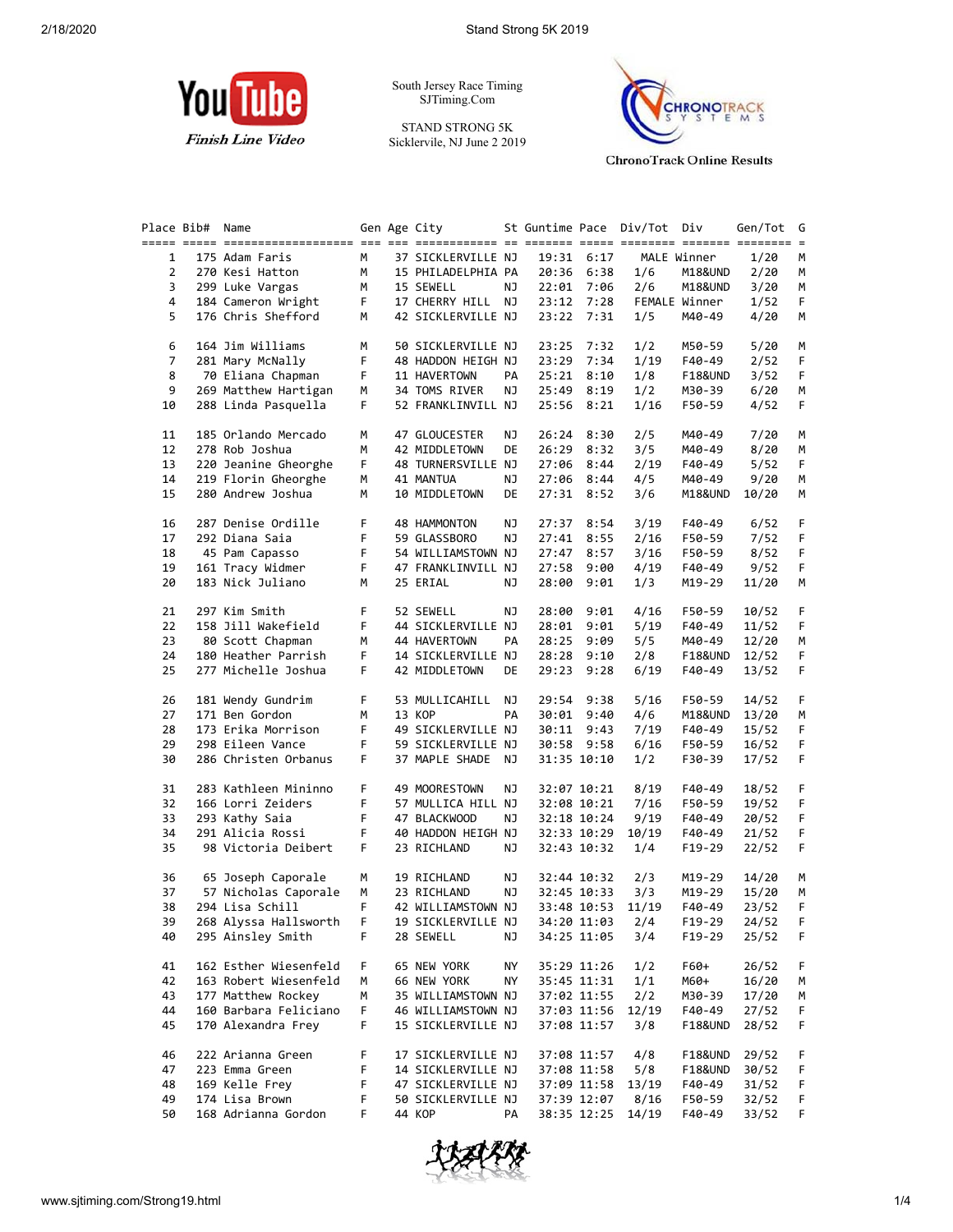| Place Bib#  | Name                   |    |                         | Gen Age City       |     | St Guntime Pace Div/Tot |             |          | Div                     | Gen/Tot  | G |
|-------------|------------------------|----|-------------------------|--------------------|-----|-------------------------|-------------|----------|-------------------------|----------|---|
| ===== ===== |                        |    | $=$ $=$ $=$ $=$ $=$ $=$ |                    |     |                         | ===== ===== | ======== | $=$ $=$ $=$ $=$ $=$ $=$ | ======== |   |
| 51          | 296 Emily Smith        | F. |                         | 25 SEWELL          | NJ  |                         | 39:23 12:41 | 4/4      | $F19-29$                | 34/52    | F |
| 52          | 38 Julie Belinsky      | F  |                         | 42 SICKLERVILLE NJ |     | 42:02 13:32             |             | 15/19    | $F40-49$                | 35/52    | F |
| 53          | 172 Anniss Green       | F  |                         | 50 SICKLERVILLE NJ |     | 42:02 13:32             |             | 9/16     | F50-59                  | 36/52    | F |
| 54          | 282 Beth Rachkis       | F  |                         | 54 VOORHEES        | NJ  | 42:25 13:39             |             | 10/16    | F50-59                  | 37/52    | F |
| 55          | 182 Justyna Kedziore   | F. |                         | 49 MULLICA HILL NJ |     | 42:37 13:43             |             | 16/19    | $F40-49$                | 38/52    | F |
| 56          | 290 Ariana Powers      | F  |                         | 38 MEDIA           | PA  | 42:37 13:43             |             | 2/2      | F30-39                  | 39/52    | F |
| 57          | 276 Una Melissa Joseph | F. |                         | 44 MANTUA          | NJ. | 45:04 14:31             |             | 17/19    | F40-49                  | 40/52    | F |
| 58          | 89 Zoe Deangelis       | F  |                         | 13 WENONAH         | NJ  | 45:09 14:32             |             | 6/8      | <b>F18&amp;UND</b>      | 41/52    | F |
| 59          | 81 Dawn Deangelis      | F. |                         | 50 WENONAH         | NJ  | 45:34 14:40             |             | 11/16    | F50-59                  | 42/52    | F |
| 60          | 52 Joe Caporale        | M  |                         | 53 RICHLAND        | NJ. |                         | 50:40 16:19 | 2/2      | M50-59                  | 18/20    | м |
| 61          | 50 Debbi Caporale      | F. |                         | 52 RICHLAND        | NJ  |                         | 50:46 16:21 | 12/16    | F50-59                  | 43/52    | F |
| 62          | 179 Jack McCauley      | M  |                         | 10 AUBURN          | NJ  |                         | 51:01 16:26 | 5/6      | M18&UND                 | 19/20    | M |
| 63          | 178 Erik McCauley      | M  |                         | 09 AUBURN          | NJ. |                         | 51:06 16:27 | 6/6      | M18&UND                 | 20/20    | M |
| 64          | 10 Kelly Audette       | F  |                         | <b>42 TRENTON</b>  | NJ  |                         | 51:28 16:34 | 18/19    | F40-49                  | 44/52    | F |
| 65          | 300 Francheska Vargas  | F. |                         | 54 SEWELL          | NJ  |                         | 51:28 16:34 | 13/16    | F50-59                  | 45/52    | F |
| 66          | 214 Becky Garofalo     | F  |                         | 59 VINELAND        | NJ. |                         | 51:33 16:36 | 14/16    | F50-59                  | 46/52    | F |
| 67          | 36 Nakisha Barr        | F  |                         | 44 FRANKLINVILL    | NJ  |                         | 54:22 17:30 | 19/19    | $F40-49$                | 47/52    | F |
| 68          | 233 Lisa Hallsworth    | F  |                         | 56 SICKLERVILLE NJ |     |                         | 55:31 17:52 | 15/16    | F50-59                  | 48/52    | F |
| 69          | 135 Cheryl Farrow      | F  |                         | 65 VINELAND        | NJ  | 55:32 17:53             |             | 2/2      | F60+                    | 49/52    | F |
| 70          | 274 Lucy Jannicelli    | F  |                         | 53 MARLTON         | NJ  |                         | 55:32 17:53 | 16/16    | F50-59                  | 50/52    | F |
| 71          | 167 Mya Barr           | F. |                         | 16 FRANKLINVILL NJ |     |                         | 55:54 18:00 | 7/8      | <b>F18&amp;UND</b>      | 51/52    | F |
| 72          | 11 Jordan Barr         | F. |                         | 17 FRANKLINVILL NJ |     |                         | 55:57 18:01 | 8/8      | <b>F18&amp;UND</b>      | 52/52    | F |



#### OVERALL WINNERS - 5K

### TOP MALE FINISHERS

| Place Bib# Name |                  |                 | Ag City            |    | St Time |  |
|-----------------|------------------|-----------------|--------------------|----|---------|--|
|                 |                  |                 |                    |    |         |  |
|                 | 1 175 Adam Faris |                 | 37 SICKLERVILLE NJ |    | 19:31   |  |
| $\mathcal{P}$   |                  | 270 Kesi Hatton | 15 PHILADELPHIA PA |    | 20:36   |  |
| 3               |                  | 299 Luke Vargas | 15 SEWELL          | N٦ | 22:01   |  |
|                 |                  |                 |                    |    |         |  |

### TOP FEMALE FINISHERS

|                    | St Time |
|--------------------|---------|
|                    |         |
| 17 CHERRY HILL NJ  | 23:12   |
| 48 HADDON HEIGH NJ | 23:29   |
| PA                 | 25:21   |
|                    |         |



### 5K AGE-GROUP RESULTS

## MALE AGE GROUP: 1 - 18 (1 WINNER)

| Place Bib# Name |                   | Age City               |     | St Time |
|-----------------|-------------------|------------------------|-----|---------|
|                 |                   |                        |     |         |
|                 | 1 270 Kesi Hatton | 15 PHILADELPHIA PA     |     | 20:36   |
| 2               | 299 Luke Vargas   | 15 SEWELL              | N J | 22:01   |
| 3               | 280 Andrew Joshua | 10 MIDDLETOWN DE 27:31 |     |         |

FEMALE AGE GROUP: 1 - 18 (1 WINNER)

|               | Place Bib# Name |                     | Age City           |    | St Time |
|---------------|-----------------|---------------------|--------------------|----|---------|
|               |                 |                     |                    |    |         |
|               |                 | 70 Eliana Chapman   | 11 HAVERTOWN       | PA | 25:21   |
| $\mathcal{P}$ |                 | 180 Heather Parrish | 14 SICKLERVILLE NJ |    | 28:28   |
| 3             |                 | 170 Alexandra Frey  | 15 SICKLERVILLE NJ |    | 37:08   |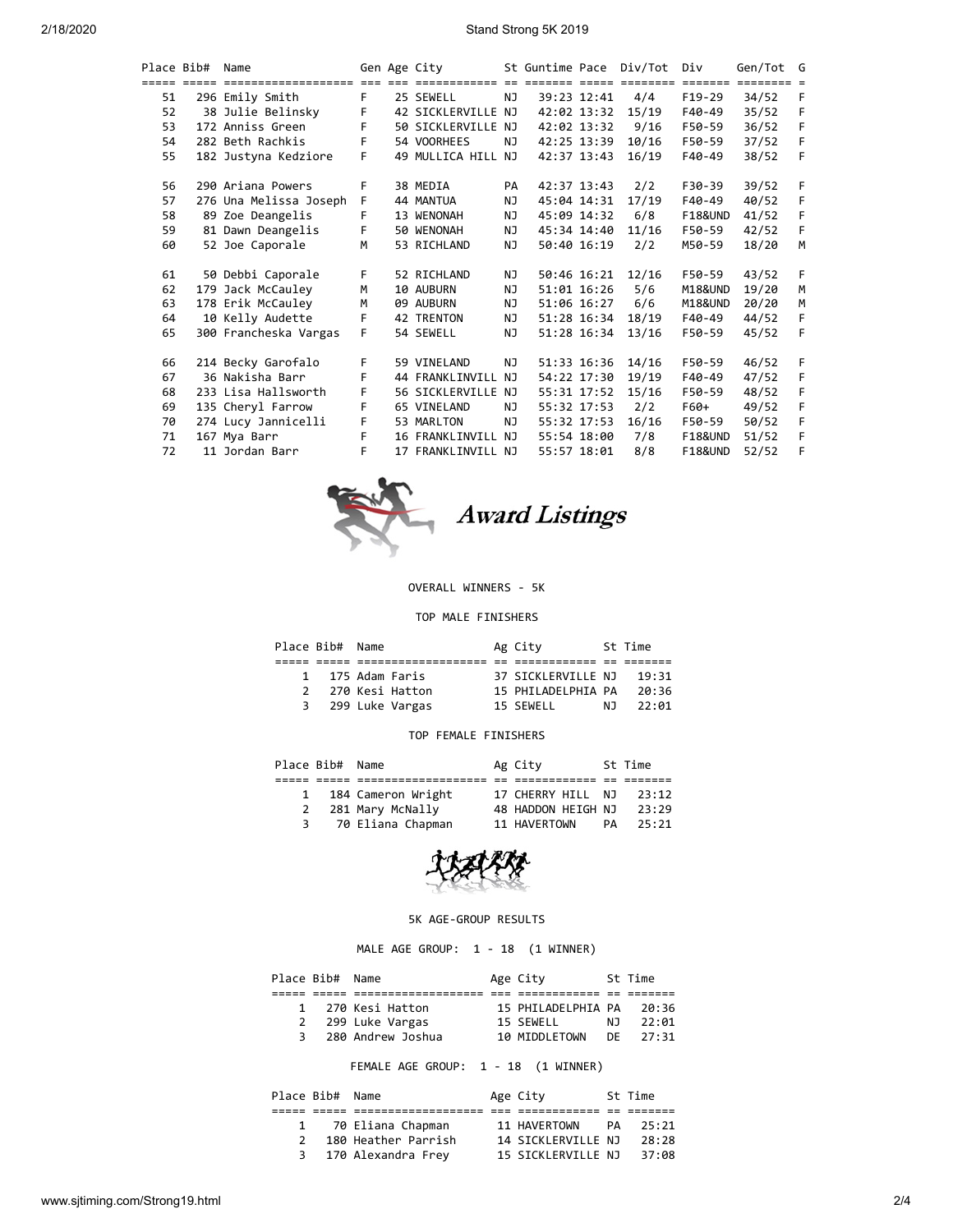# 2/18/2020 Stand Strong 5K 2019

MALE AGE GROUP: 19 - 29 (1 WINNER)

|            |                 | Place Bib# Name                                                                                                                          | Age City 5t Time         |         |
|------------|-----------------|------------------------------------------------------------------------------------------------------------------------------------------|--------------------------|---------|
|            |                 |                                                                                                                                          |                          |         |
|            |                 |                                                                                                                                          |                          |         |
|            |                 |                                                                                                                                          |                          |         |
|            |                 | FEMALE AGE GROUP: 19 - 29 (1 WINNER)                                                                                                     |                          |         |
|            |                 | Place Bib# Name                                                                                                                          | Age City 5t Time         |         |
|            |                 |                                                                                                                                          |                          |         |
|            |                 | 1 98 Victoria Deibert 23 RICHLAND NJ 32:43                                                                                               |                          |         |
|            |                 | 2 268 Alyssa Hallsworth 19 SICKLERVILLE NJ 34:20<br>3 295 Ainsley Smith 28 SEWELL NJ 34:25                                               |                          |         |
|            |                 | MALE AGE GROUP: 30 - 39 (1 WINNER)                                                                                                       |                          |         |
|            |                 | Place Bib# Name                                                                                                                          | Age City 5t Time         |         |
|            |                 |                                                                                                                                          |                          |         |
|            |                 | 1 269 Matthew Hartigan 34 TOMS RIVER NJ 25:49<br>2 177 Matthew Rockey 35 WILLIAMSTOWN NJ 37:02                                           |                          |         |
|            |                 |                                                                                                                                          |                          |         |
|            |                 | FEMALE AGE GROUP: 30 - 39 (1 WINNER)                                                                                                     |                          |         |
|            | Place Bib# Name |                                                                                                                                          | Age City 5t Time         |         |
|            |                 |                                                                                                                                          |                          |         |
|            |                 | 1 286 Christen Orbanus 37 MAPLE SHADE NJ 31:35<br>2 290 Ariana Powers 38 MEDIA PA 42:37                                                  |                          |         |
|            |                 |                                                                                                                                          |                          |         |
|            |                 | MALE AGE GROUP: 40 - 49 (1 WINNER)                                                                                                       |                          |         |
|            |                 | Place Bib# Name                                                                                                                          | Age City 5t Time         |         |
|            |                 |                                                                                                                                          |                          |         |
|            |                 | 1 176 Chris Shefford 12 SICKLERVILLE NJ 23:22<br>2 185 Orlando Mercado 17 GLOUCESTER NJ 26:24<br>3 278 Rob Joshua 12 MIDDLETOWN DE 26:29 |                          |         |
|            |                 |                                                                                                                                          |                          |         |
|            |                 | FEMALE AGE GROUP: 40 - 49 (1 WINNER)                                                                                                     |                          |         |
|            |                 |                                                                                                                                          |                          |         |
|            |                 | Place Bib# Name                                                                                                                          | Age City 5t Time         |         |
|            |                 |                                                                                                                                          |                          |         |
|            |                 | 1 281 Mary McNally                                                                                                                       | 48 HADDON HEIGH NJ 23:29 |         |
|            |                 | 2 220 Jeanine Gheorghe 48 TURNERSVILLE NJ 27:06<br>3 287 Denise Ordille                                                                  | 48 HAMMONTON NJ 27:37    |         |
|            |                 | MALE AGE GROUP: 50 - 59 (1 WINNER)                                                                                                       |                          |         |
|            |                 | Name                                                                                                                                     |                          |         |
| Place Bib# |                 |                                                                                                                                          | Age City                 | St Time |
|            |                 | 1 164 Jim Williams 50 SICKLERVILLE NJ 23:25                                                                                              |                          |         |
|            |                 | 2 52 Joe Caporale 53 RICHLAND NJ 50:40                                                                                                   |                          |         |
|            |                 | FEMALE AGE GROUP: 50 - 59 (1 WINNER)                                                                                                     |                          |         |
|            | Place Bib# Name |                                                                                                                                          | Age City 5t Time         |         |
|            |                 |                                                                                                                                          |                          |         |
|            |                 |                                                                                                                                          |                          |         |
|            |                 | 1 288 Linda Pasquella 52 FRANKLINVILL NJ 25:56<br>2 292 Diana Saia 59 GLASSBORO NJ 27:41<br>3 45 Pam Capasso 54 WILLIAMSTOWN NJ 27:47    |                          |         |
|            |                 | MALE AGE GROUP: 60 - 69 (1 WINNER)                                                                                                       |                          |         |
|            | Place Bib# Name |                                                                                                                                          | Age City 5t Time         |         |
|            |                 |                                                                                                                                          |                          |         |
|            |                 | 1 163 Robert Wiesenfeld 66 NEW YORK NY 35:45                                                                                             |                          |         |
|            |                 | FEMALE AGE GROUP: 60 - 99 (1 WINNER)                                                                                                     |                          |         |
|            | Place Bib# Name |                                                                                                                                          | Age City 5t Time         |         |
|            |                 |                                                                                                                                          |                          |         |
|            |                 | 1 162 Esther Wiesenfeld 65 NEW YORK NY 35:29<br>2 135 Cheryl Farrow 65 VINELAND NJ 55:32                                                 |                          |         |